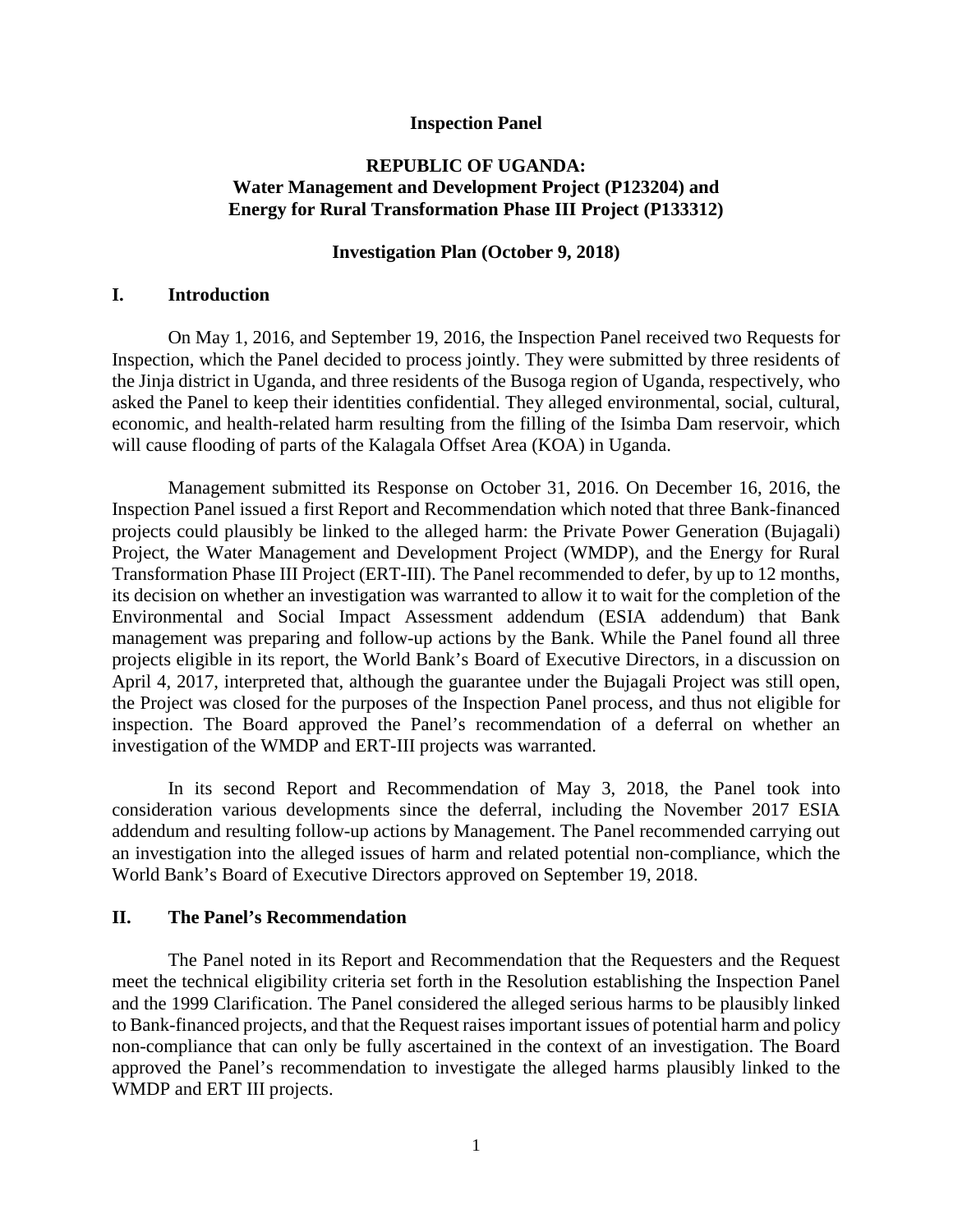This document presents an outline of the investigation plan as required by the Panel's Operating Procedures. It includes a summary of the key questions and issues to be addressed during the investigation, and a brief description of the investigation methodology. This outline is being made publicly available through the Inspection Panel website.

### **III. Scope of the Investigation: Issues of Harm and Compliance**

The Requesters alleged that people whose livelihoods depend on the KOA were likely to suffer harm if the Bank failed to hold the Government of Uganda (GoU) to its commitments under the Indemnity Agreement (IA) that created the KOA. They argued that the development of the Isimba Dam would threaten the management of protected resources, including adjacent forest reserves, river banks, wetlands, and the local economy. They claimed that fishermen, subsistence farmers, and people working in the tourism industry, particularly the Busoga people who derive livelihoods from this part of the Nile River, would be irretrievably harmed if the Isimba Dam was built and filled to its highest level. The Requesters also claimed that the relevant section of the Nile River to be flooded contained many unique species of flora and fauna that would be irrevocably lost, and that the spirits and gods that protect the Bujagali Falls would be impacted negatively. In addition, the Request also alleged health impacts due to stagnant water resulting from the flooding.

During its visit in February 2018, the Panel observed many of the harms raised by the Requesters. The Panel's investigation will assess these harms and alleged non-compliance with the relevant World Bank Operational Policies and Procedures.

#### The Panel's investigation will include an analysis of the following issues:

Background**:** The WMDP supports the implementation of specific activities under the Kalagala Offset Sustainable Management Plan (KOSMP), which was developed as a requirement under the Bujagali Project's Indemnity Agreement that established the KOA as an offset to protect its natural habitat and environmental and spiritual values.

The ESIA addendum, developed to assess the environmental and social impacts of the Isimba Dam on the KOA, was financed by the ERT III.

#### **A. The purpose and management of the KOA**

- a. What is the purpose of the KOA?
- b. What is the purpose of the KOSMP?
- c. What are the activities and investments of the KOSMP that are supported/financed under the WMDP?
- d. How did the Bank assess the GoU's capacity to manage the KOA and implementation of the KOSMP?
- e. What legal measures were supported by the Bank for the protection of the KOA?
- f. How did the Bank supervise the implementation of the KOSMP as a safeguard instrument?